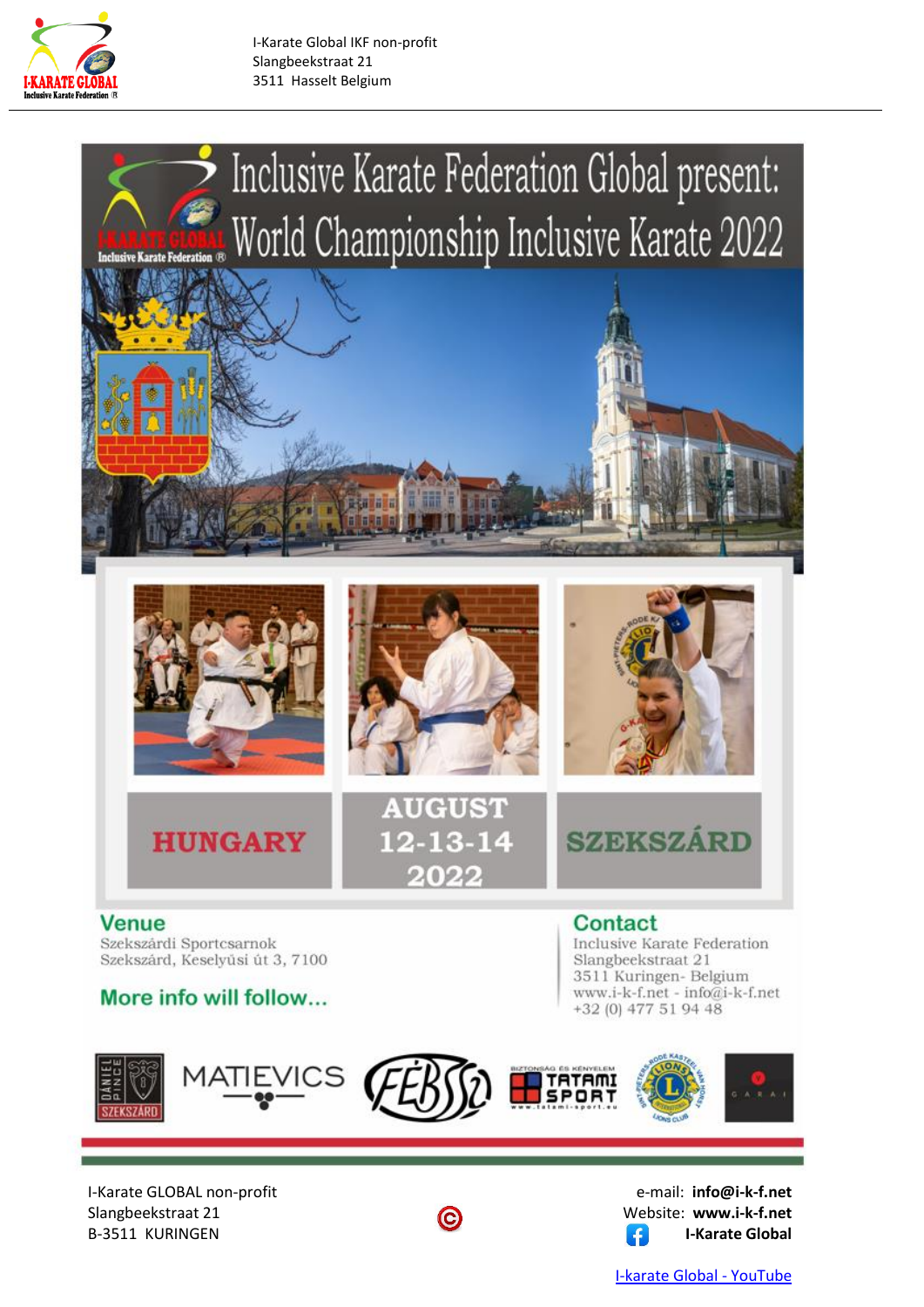

Szekszárd, April, 27<sup>th</sup> 2022

## **4 th Inclusive World Championship I-Karate Global 2022**

We are delighted to invite you to the **4 TH INCLUSIVE WORLD CHAMPIONSHIP** on

## **Saturday-Sunday, August 13-14 2022**

The championship is an organisation of I-Karate GLOBAL. It is an open competition, and we expect many competitors from several continents.

Thanks to our unique competition system, even if one has little experience, one can participate at this championship. So, don't hesitate to register because 200 competitors is the limit for this competition.

Our previously organised competitions and championships have been a great success. So we expect to see the same enthusiasm and spirit at this competition. Because of restrictions not everyone can join at this moment, that's why this yearly event will be combined with an online virtual championship on November 2022.

We are also happy to announce that we now have a scientific proof with the Erasmus+ sport project IKONS 2019-2021. We implemented our karate method on people with the Syndrome of Down this in 5 countries: Belgium; Italy, Hungary, Romania, Austria. Because of this easy accessible method our group is increasing.

That's why we will implemented 2 extra categories only for athletes with the Syndrome of Down.

In our mind, to participate is to win. A quote certainly valid for our Inclusive competitions. That's why every competitor receives a unique trophy at the end of the day. There are 30 possible category's to inscribe! That means that one participant can inscribe for several disciplines kata-kata pairs-weapon-kata team.

Besides a sport challenge, this IKF (I-Karate Global) competition is also a social occasion for all ages, abilities and nationalities to meet and greet in a friendly environment.

Hoop to meet you all in August!

Eric Bortels

President I-karate Global IKF

I-Karate GLOBAL non-profit e-mail: **info@i-k-f.net** Slangbeekstraat 21 **C** Website: **www.i-k-f.net** B-3511 KURINGEN **I-Karate Global**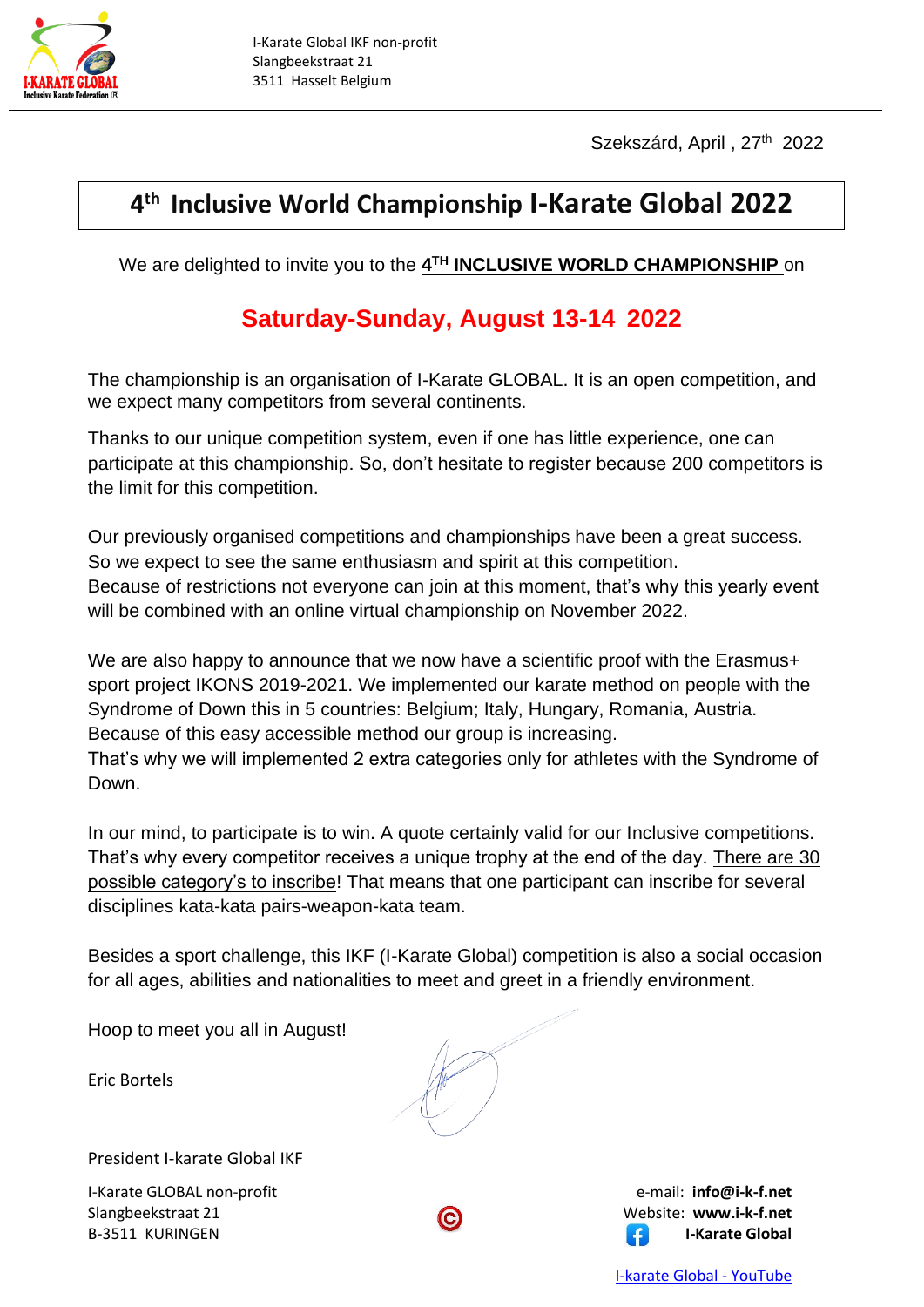

This 4<sup>th</sup> Inclusive World Championship will take place at: 

## **TE CITY OFF**

# **Szekszárd Hungary**

## **Keselyűsi út, 3 7100**

Hereafter, you will find a draft agenda, as well as the necessary documents to register.

#### **The deadline for registration is July, 16 th 2022. For registration click here:**

[WK I Karate Global -](https://docs.google.com/forms/d/1JrJZWdVr7SN1VJnKcTA3hpcKHtpdZkvWQjSjWfl5Tx4/edit) Google Formulieren

#### **How to enrol for the competition?**

- Fill in the application form:
- Schedule 4th Inclusive World Championship. (p.4)
- Payment details. (p.5)
- Classification information (p.6)
- Detailed info about all the IKF I-karate Global categories. (annex)

Send or mail to the below info to I-Karate GLOBAL, **before July, 16<sup>th</sup> 2022**. e-mail: [info@i-k-f.net](mailto:info@i-k-f.net)

*NB : Part 4 can also be send directly to the I karate-GLOBAL medical team, via: Carlo Oud (MD), Nobellaan 5, 3500 Hasselt, Belgium. E-mail: [carlo.oud@telenet.be](mailto:carlo.oud@telenet.be)*

If you have questions or if you need more information, please don't hesitate to contact us! We are looking forward to welcome you in Szekszárd, famous for its red wines!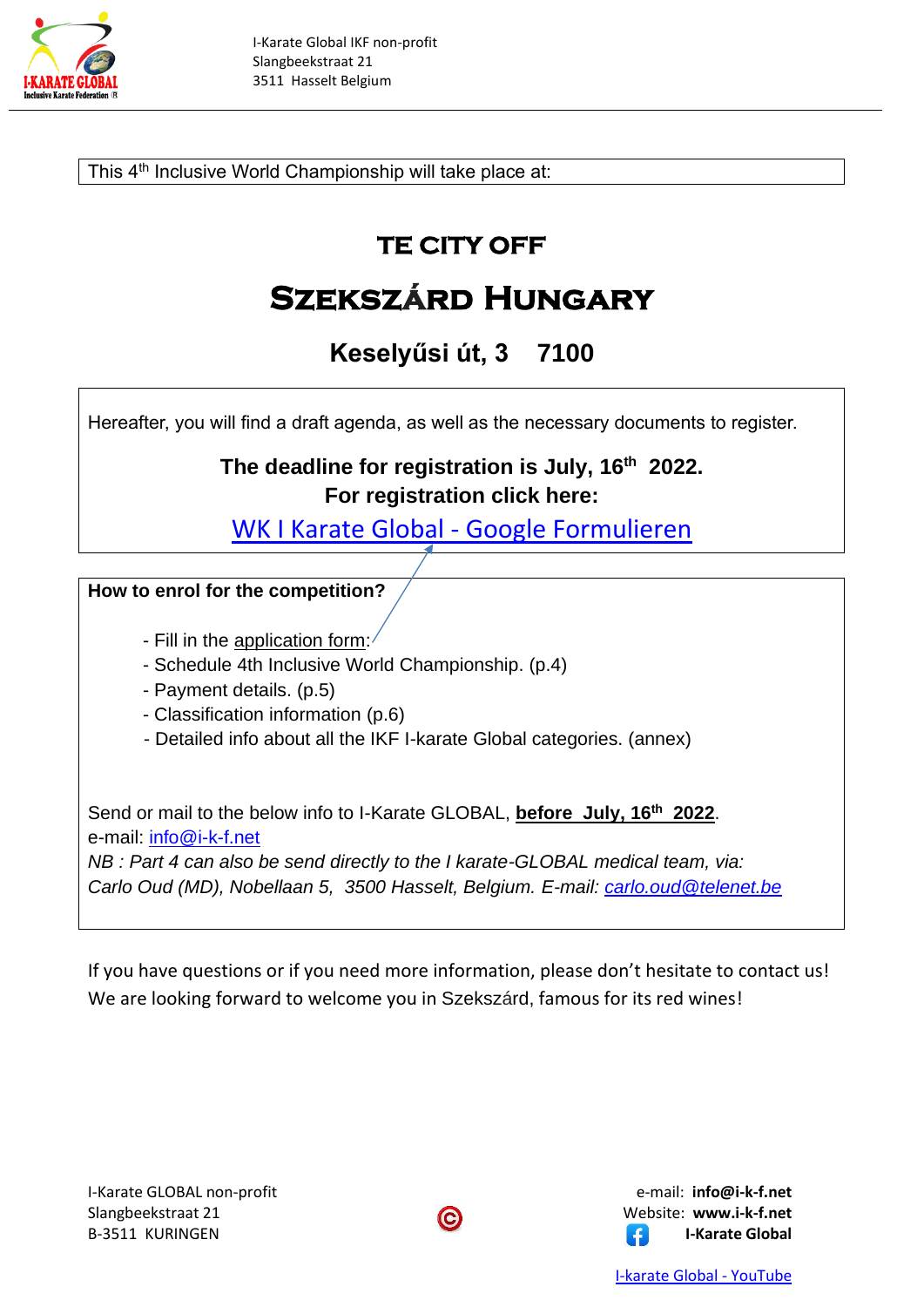

## **Program Inclusive World Championship 2022**

|                                                  |                                                                                                                                              | Location: venue  Szekszárd                |                        |  |  |
|--------------------------------------------------|----------------------------------------------------------------------------------------------------------------------------------------------|-------------------------------------------|------------------------|--|--|
| Friday August 12th                               |                                                                                                                                              |                                           |                        |  |  |
|                                                  | 10h00-11h00 seminar medical classification:                                                                                                  |                                           |                        |  |  |
|                                                  | Dr. Denis Jaeken and Physiotherapist Gerda Nelles,                                                                                           |                                           |                        |  |  |
|                                                  | both official classifiers for para-taekwondo and wheelchair dance.                                                                           |                                           |                        |  |  |
|                                                  | 10h00-11h00 seminar technical classification:                                                                                                |                                           |                        |  |  |
|                                                  | Eric Bortels (Belgium) founder of IKF I-karate Global.                                                                                       |                                           |                        |  |  |
|                                                  | Attila Halász (Hungary)                                                                                                                      |                                           |                        |  |  |
|                                                  | 11h00-16h00 technical-medical classification,                                                                                                |                                           |                        |  |  |
|                                                  | Obligated for all athletes without classification.                                                                                           |                                           |                        |  |  |
|                                                  | 14h00-16h00 judge training:                                                                                                                  |                                           |                        |  |  |
|                                                  | Adrian Magyar (Hungary)                                                                                                                      |                                           |                        |  |  |
|                                                  | General secretary I-karate global                                                                                                            |                                           |                        |  |  |
|                                                  | 14h00-16h00 comfort referee training:                                                                                                        |                                           |                        |  |  |
|                                                  | Eric Bortels (Belgium) and Attila Halasz (Hungary)                                                                                           |                                           |                        |  |  |
|                                                  | 14h00-16h00 table responsible training:                                                                                                      |                                           |                        |  |  |
|                                                  | Valerie Gijbels (Belgium)                                                                                                                    |                                           |                        |  |  |
|                                                  | 14h00-16h00 free training all countries.                                                                                                     |                                           |                        |  |  |
|                                                  | 15h00-16h30 dan grading (maximum 3rd dan)                                                                                                    |                                           |                        |  |  |
|                                                  | 17h00 Official meet and greet country representatives countries IKF and VIP<br>(dress code obligated) at Garai Pince, Alsonyek Hrsz 878 7148 |                                           |                        |  |  |
|                                                  |                                                                                                                                              |                                           |                        |  |  |
|                                                  | 17h00-18h00 meeting                                                                                                                          |                                           |                        |  |  |
|                                                  | 18h00 networking and winetasting                                                                                                             |                                           |                        |  |  |
|                                                  | responsible +max 1 coach, VIP at the winery 'Garai pince'.                                                                                   |                                           |                        |  |  |
|                                                  |                                                                                                                                              | Location: venue Keselyűsi út, 3 Szekszárd |                        |  |  |
|                                                  |                                                                                                                                              |                                           |                        |  |  |
|                                                  | Saturday August 13th 08.30h-09h30 doors open                                                                                                 |                                           |                        |  |  |
|                                                  | 09h30-10h30 ceremony and folklore                                                                                                            |                                           |                        |  |  |
|                                                  | 10h30-13h00 all individual kata competitions also weapon. (6 floors)                                                                         |                                           |                        |  |  |
|                                                  | 13h00-13h45 break                                                                                                                            |                                           |                        |  |  |
|                                                  | 13h45-17h00 all pairs kata-kumite and teams (6 floors)                                                                                       |                                           |                        |  |  |
|                                                  | 18h00<br>We offer a dinner and meet and great in the venue for everyone.                                                                     |                                           |                        |  |  |
|                                                  | 21h00                                                                                                                                        | end party                                 |                        |  |  |
| Sunday August 14th                               | 13h00- Wine tasting Daniel Pince, Garai Pince, Matievics                                                                                     |                                           |                        |  |  |
|                                                  | at Kilato, Csacska Szurdik Puskas Tivadar Utca                                                                                               |                                           |                        |  |  |
|                                                  | 17h00-20h00 wine tour 'Daniel Pince' with Landrover defenders                                                                                |                                           |                        |  |  |
|                                                  | (max. 48 people 30 euro pp) start venue Keselyűsi út, 3 Szekszárd                                                                            |                                           |                        |  |  |
|                                                  |                                                                                                                                              |                                           | e-mail: info@i-k-f.net |  |  |
| I-Karate GLOBAL non-profit<br>Slangbeekstraat 21 |                                                                                                                                              | $\odot$                                   | Website: www.i-k-f.net |  |  |

B-3511 KURINGEN **I-Karate Global**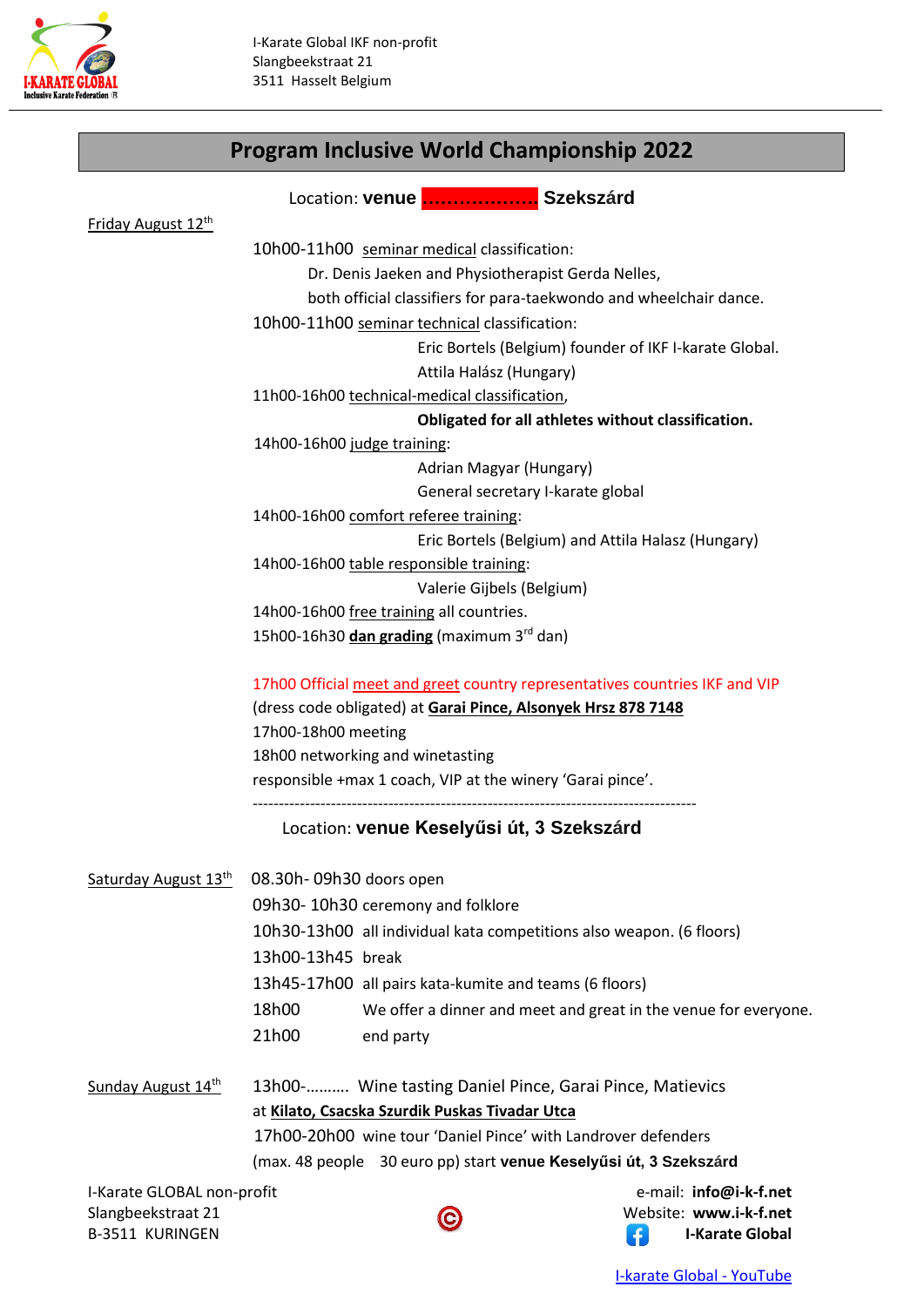



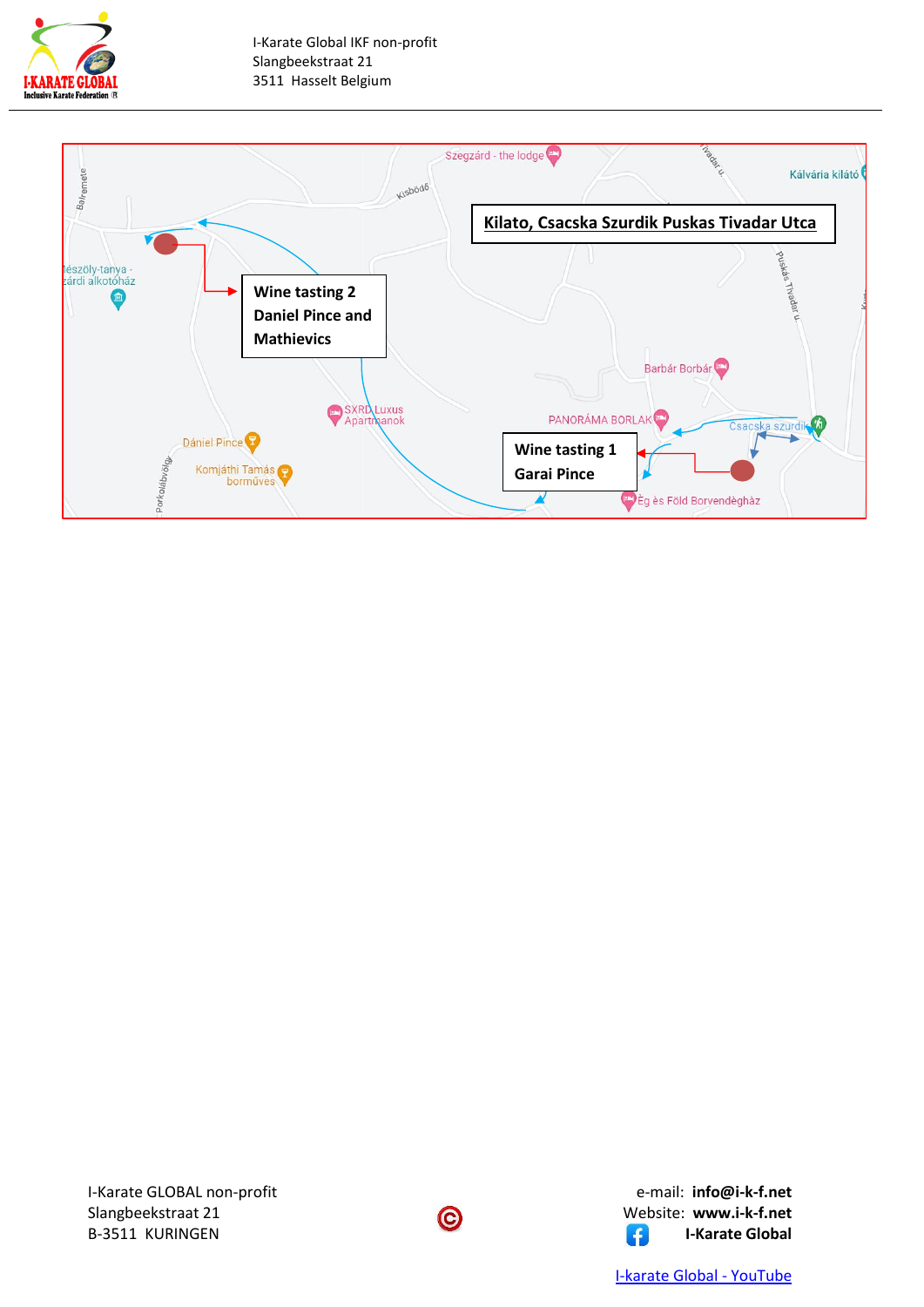

## **Payment details**

Please mention your name and country while you do the payment!

Your registration will be complete once we have received all the application parts, and the transfer has been made on our account below, by March,  $4<sup>rd</sup>$ , 2022. If you have more than 3 competitor please also fill in the excel sheet attached.

All payments, for participation should be on the following bank account:

### **IBAN BE 78 0689 0208 6586 BIC: GKCCBEBB (IKF I-Karate Global)**

Please indicate on the transfer: COUNTRY PARTICIPANT(S)

0 licence fee IKF-IKG 2023 ….10 euro obligated 0 I-Karate Global license book ….10 euro obligated (spectators free entrance)

0 participation competition ….10 euro (for every event team 5euro pp) *total: …………. euro*

- Foreign competitors need to provide insurance for participation at the competition themselves. IKF I-Karate GLOBAL is not responsible for any incident during the competition.
- By entering the competition, you agree that the organisation can use all audio-visual material. If not, please inform the I-Karate GLOBAL team by ticking the following box 0.
- **Please bring your country flag!**
- **Book your hotel in the Szekszárd region or Szalka as soon as possible.**

| Please date & sign this agreement to complete your registration |                                                             |                               |  |  |
|-----------------------------------------------------------------|-------------------------------------------------------------|-------------------------------|--|--|
|                                                                 | Under 18 years old has to be signed by family member/carer: |                               |  |  |
|                                                                 |                                                             |                               |  |  |
|                                                                 |                                                             |                               |  |  |
|                                                                 |                                                             |                               |  |  |
|                                                                 |                                                             |                               |  |  |
| Signature Athlete                                               | Date: //2022                                                | Signature family member/Carer |  |  |
|                                                                 |                                                             |                               |  |  |

I-Karate GLOBAL non-profit e-mail: **info@i-k-f.net** Slangbeekstraat 21 **C** Website: **www.i-k-f.net** B-3511 KURINGEN **I-Karate Global**